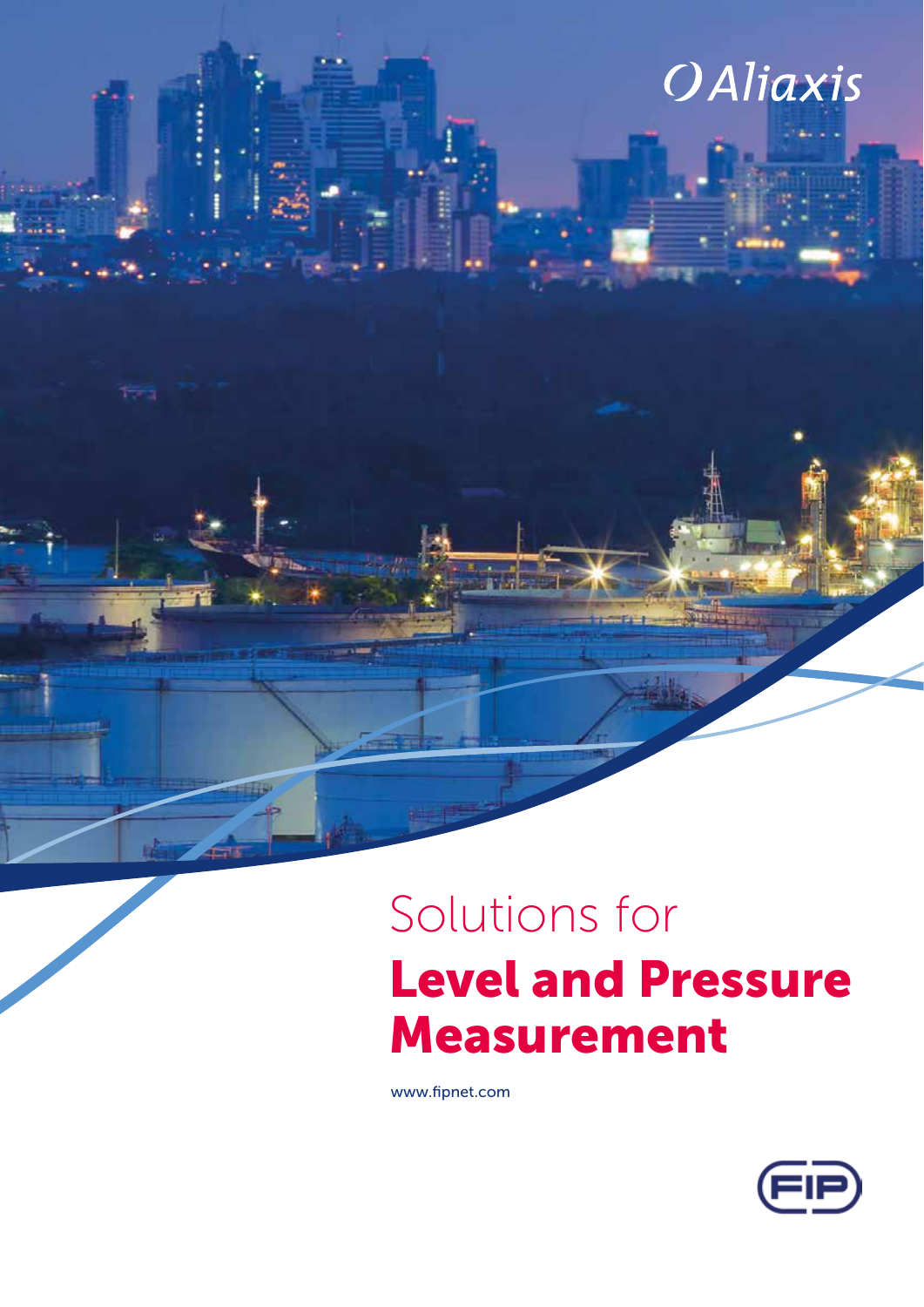# CONTENTS

| <b>VALVES AND FITTINGS MANUFACTURER SINCE 1954</b>    |              |
|-------------------------------------------------------|--------------|
| <b>SOLUTIONS FOR LEVEL AND PRESSURE MEASUREMENT</b>   | $\mathbf{2}$ |
| <b>ONE SINGLE PRODUCT FOR DIFFERENT APPLICATIONS</b>  | 4            |
| <b>FROM THE SINGLE PRODUCT TO A COMPLETE SOLUTION</b> | 6            |
| <b>MEETING DIFFERENT APPLICATIONS NEEDS</b>           | 1Ο           |
| <b>ALIAXIS WORLDWIDE</b>                              | 12           |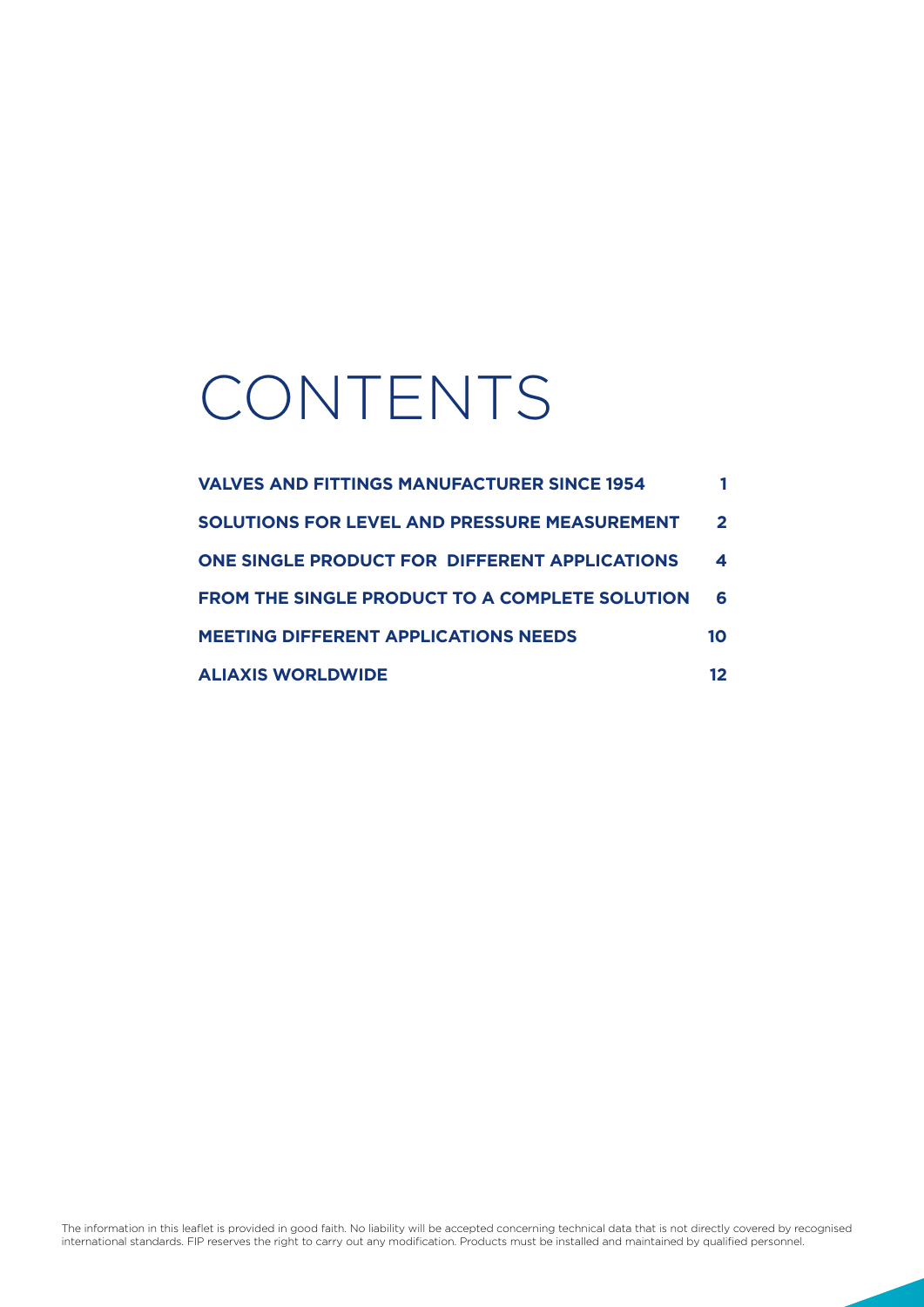# VALVES AND FITTINGS **MANUFACTURER SINCE 1954**



## **SOLUTIONS**

FIP is a reliable supplier for the most conventional pressure pipeline systems such as water distribution systems, civil and industrial water treatment, irrigation, gardening, field and greenhouse farming, sports facilities, swimming pools, aqua parks, SPA and everywhere is required ease of installation, minimum maintenance and long life.

## **VERSATILITY**

Global market challenge is to provide versatile products to be turned into reliable solutions, simple to install and use but effective to the needs of each application.

FIP develop products able to adapt to different conditions of use, featuring design, innovation, functionality, reliability and safety.

### **EVERYWHERE**

We are constantly investing in R&D and process technologies to improve the products offer as well as the production efficiency; indeed FIP products, available in PVC-U, PP-H, PVC-C, PVDF are able to adapt to different conditions of use always providing additional smart features such as the customization system to clearly identify each valve of the plant.

## **RESPONSIBILITY**

FIP products are manufactured in EU production sites, operating in compliance to the Quality Assurance System ISO 9001 and with the Environmental Management System ISO 14001 standards requirements. We believe that environmental sustainability must be an important component of business practices at all stages of the product life cycle; since its foundation FIP takes care of people health and safety and it is committed to a sustainable use of natural resources and environment respect.

> MOLDED IN FIP PRODUCTS THERE ARE OVER 60 YEARS OF EXPERIENCE AS WELL AS A STRONG QUEST FOR INNOVATION



## **KNOW-HOW**

Since 1954 FIP produces injection molded valves and fittings in thermoplastic materials for pressure pipeline systems thus becoming nowadays a leading European valves manufacturer.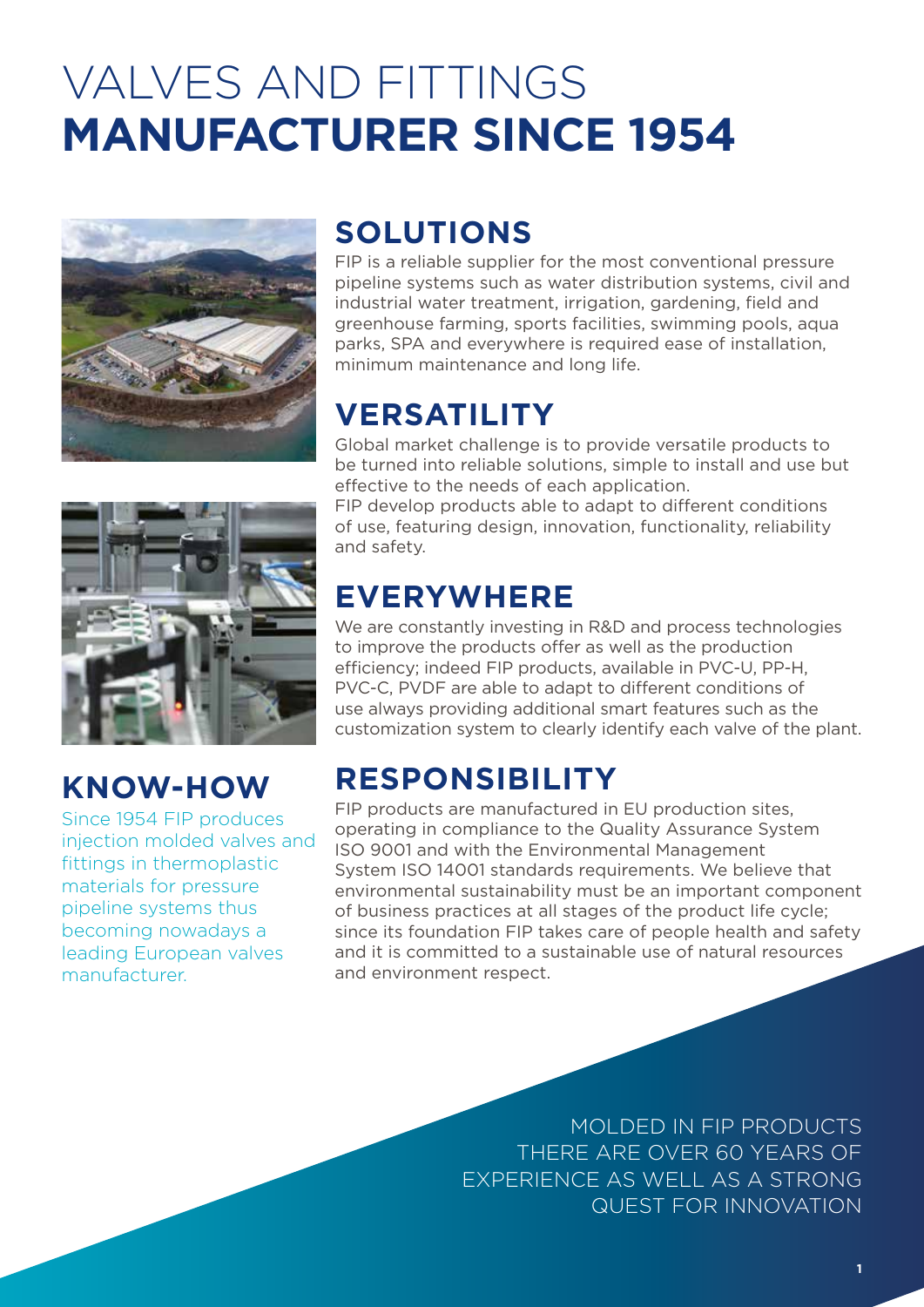

## SOLUTIONS FOR **LEVEL AND PRESSURE MEASUREMENT**

The level and the pressure measurement market is rich of technical solutions and, despite new technologies are growing fast, the major market share is still in the hands of historical hydrostatic technology. This solution offers many advantages: general ones as flexible installation, simple commissioning, easy maintenance, and also specific ones as the feature of not being affected by foam and vapour and the excellent zero drift stability.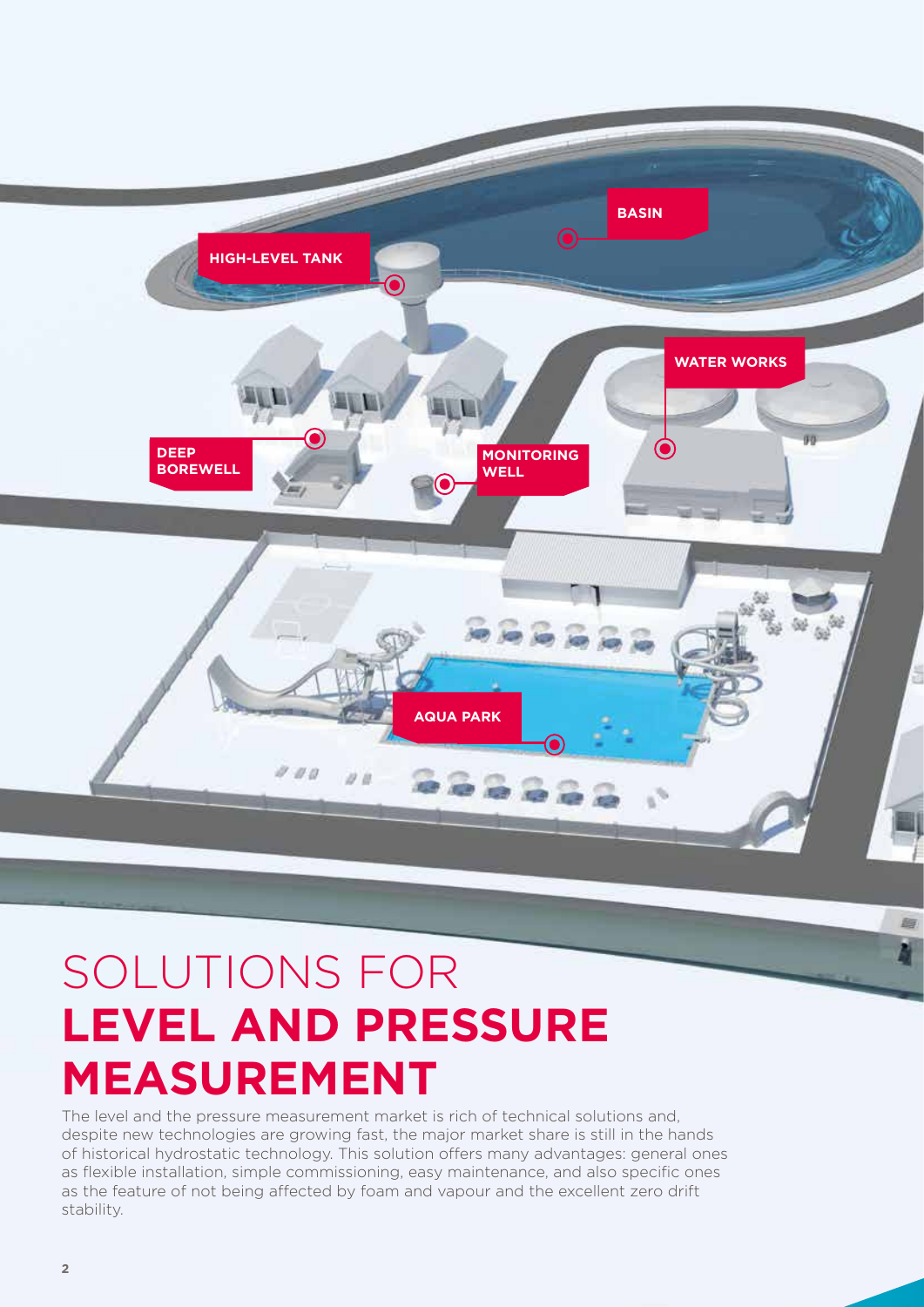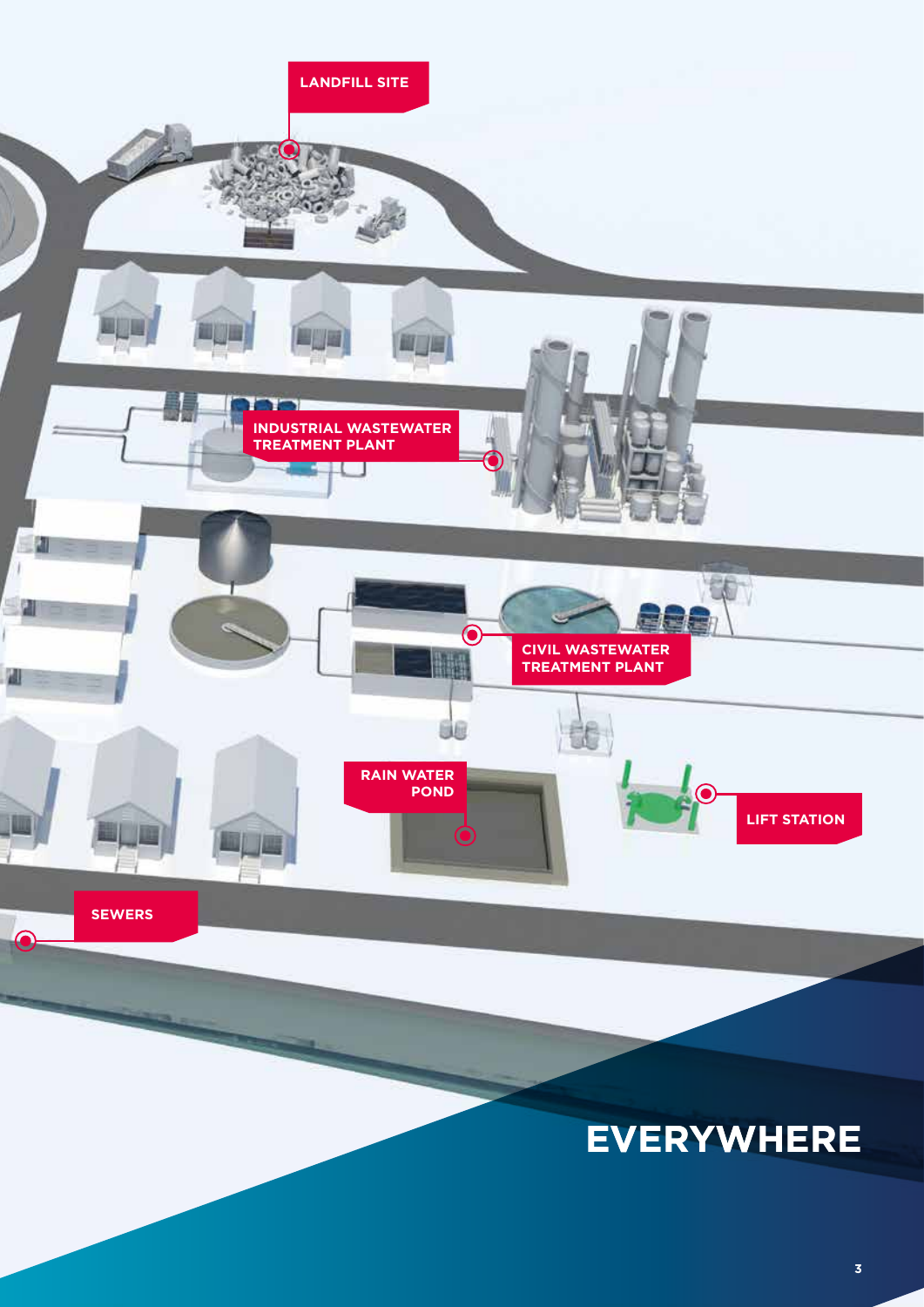## ONE SINGLE PRODUCT FOR DIFFERENT APPLICATIONS HF6 hydrostatic level and pressure transmitter



#### **TECHNICAL DATA AND RANGE**

| Code           | <b>Mode</b> | Range             | <b>Body</b><br>material | <b>Sealing</b><br>material | 'Cable <sub>i</sub> | <b>Accuracy</b>      | Response<br>time | <b>Medium</b><br>temperature       | <b>Supply</b><br>voltage |
|----------------|-------------|-------------------|-------------------------|----------------------------|---------------------|----------------------|------------------|------------------------------------|--------------------------|
| HF6.004        | Gauge       | 0 - 0.4 bar       | <b>PVDF</b>             | <b>FKM</b>                 | PUR: 8 m            | $\leq$ ± 0.5 % FSO   | $\leq$ 10 msec   | -30 $^{\circ}$ to 125 $^{\circ}$ C | 8 to 32 VDC              |
| <b>HF6.010</b> | Gauge       | $\circ$ - 1.0 bar | <b>PVDF</b>             | <b>FKM</b>                 | PUR: 8 m            | $\leq$ ± 0.5 % FSO   | $\leq$ 10 msec   | $-30^\circ$ to 125 $^\circ$ C      | 8 to 32 VDC              |
| <b>HF6.100</b> | Gauge       | 0 - 10 bar        | <b>PVDF</b>             | <b>FKM</b>                 | PUR: 8 m            | $\leq \pm 0.5$ % FSO | $\leq$ 10 msec   | -30 $^{\circ}$ to 125 $^{\circ}$ C | 8 to 32 VDC              |
| <b>HF6.160</b> | Gauge       | $0 - 16$ bar      | <b>PVDF</b>             | <b>FKM</b>                 | <b>PUR: 8 m</b>     | $\leq$ ± 0.5 % FSO   | $\leq$ 10 msec   | $-30^\circ$ to 125 $^\circ$ C      | 8 to 32 VDC              |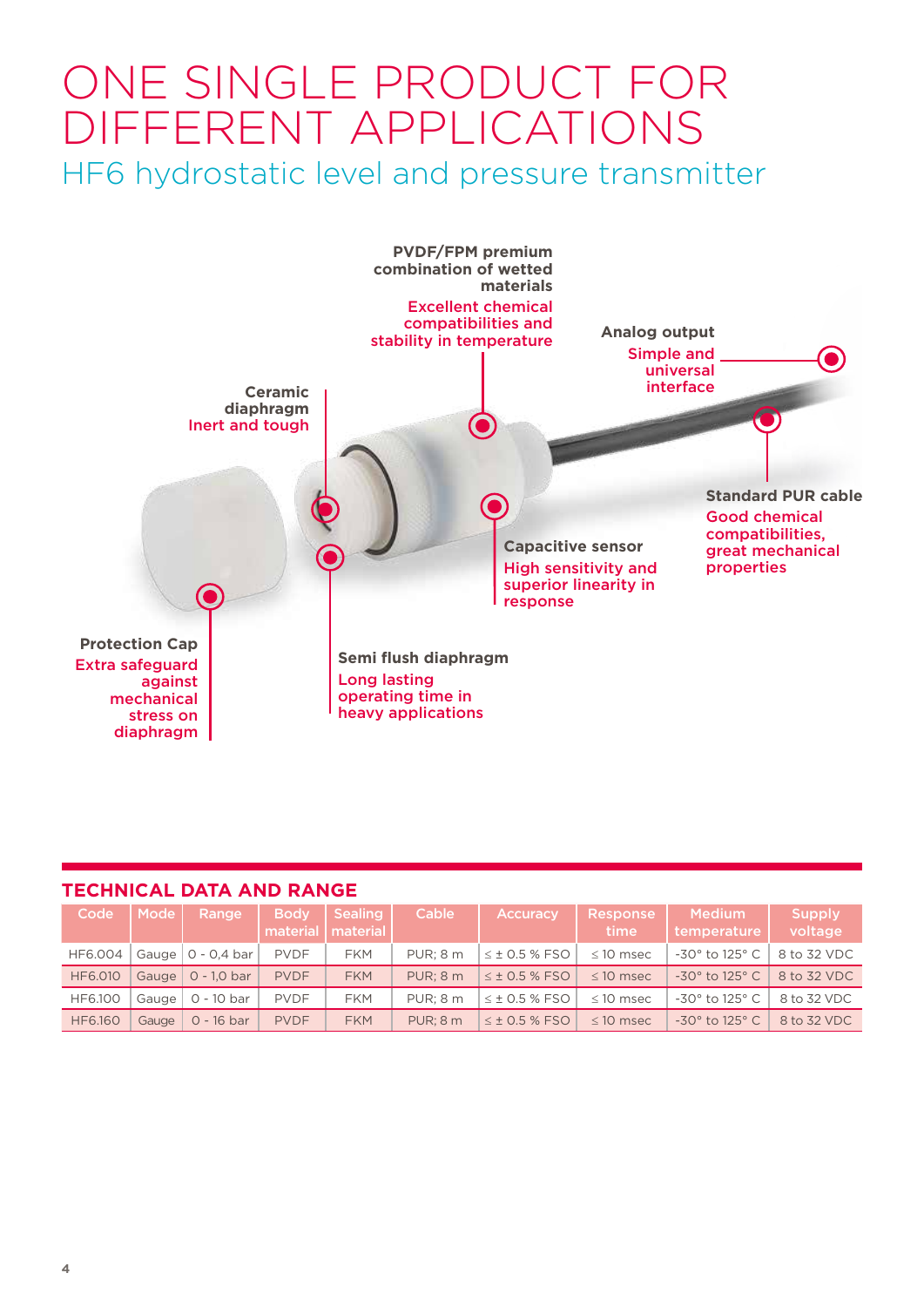

### **INSTALLATION MODES**



#### **OPTIONS**

| <b>Element</b>        | Option                                  |  |  |  |  |
|-----------------------|-----------------------------------------|--|--|--|--|
| Operating range (bar) | 20 mA @ 0.6; 1.6; 2.5; 4.0; 6.0; 25; 40 |  |  |  |  |
| Measurement mode      | Absolute                                |  |  |  |  |
| Cable material        | <b>FEP</b>                              |  |  |  |  |
| Cable lenght          | Up to 700 m                             |  |  |  |  |
| Seal material         | <b>EPDM</b>                             |  |  |  |  |

#### **ALTERNATIVES**

n **SS AISI630 body** equipped with **SS AISI630 flush diaphragm** and ranges **from 0-1 bar up to 0-100 bar (gauge mode)**

n **SS AISI316L body** equipped with **ceramic semiflush diaphragm** and ranges **from 0-0.1 bar up to 0-25 bar** (**gauge** or **absolute mode**)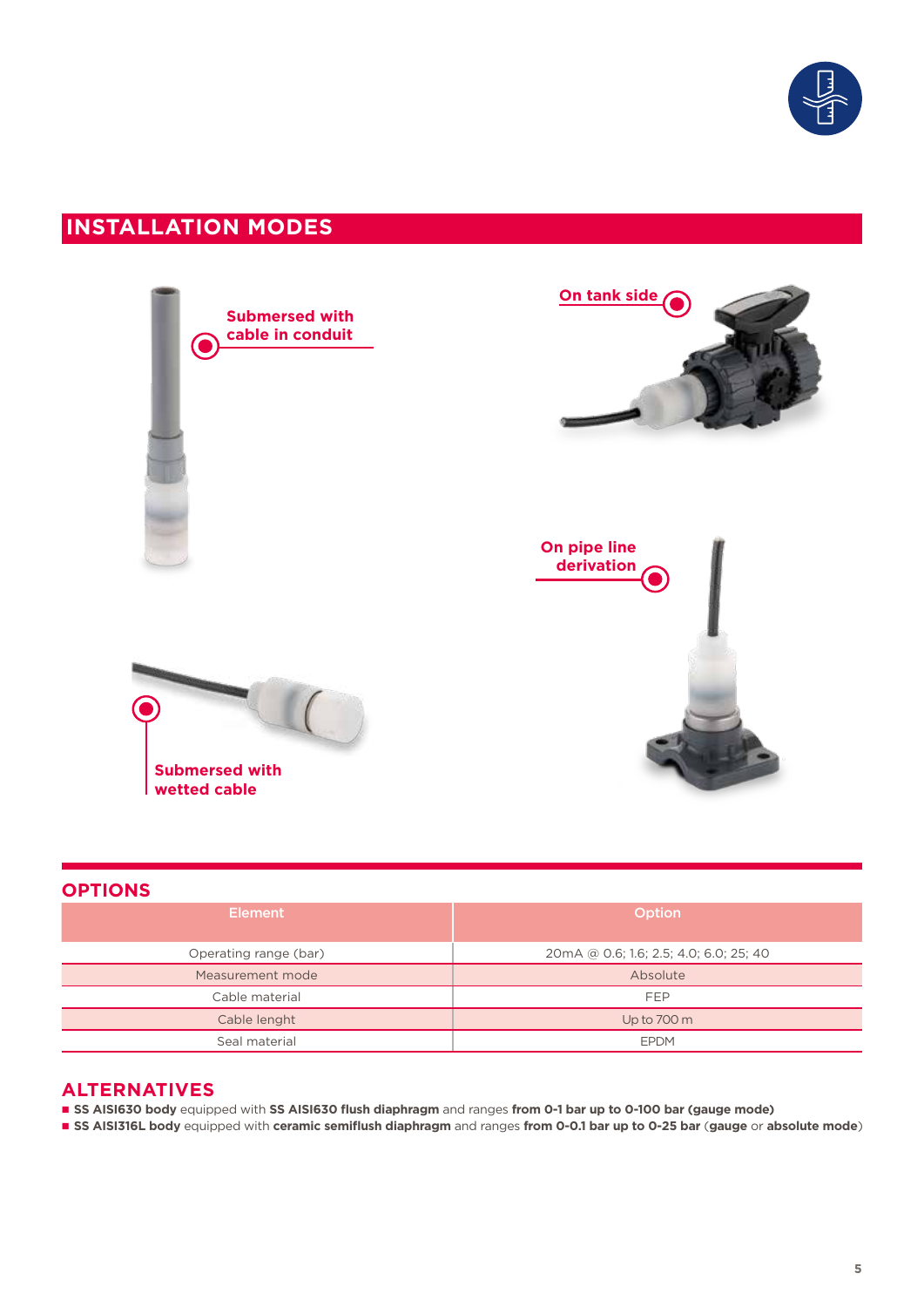## FROM THE SINGLE PRODUCT TO A SYSTEM HF6 + M9.10 Dual-Parameter Analog Monitor

#### The HF6 transmitter can be empowered by the **combination with the FLS M9.10**.

The FLS M9.10 is a powerful monitor and transmitter designed to manage two analog signals (or analog and frequency signals). It is equipped with a wide full graphic display 4" which shows **measured values clearly and a lot of other useful information**. Moreover, due to a multicolor display plus a powerful backlight, **measurement status can be determined easily from afar** also. A tutorial software guarantees a **mistake-proof and fast set up of every parameters**. Two independent 4-20mA outputs are available to **remote measures to external devices**. An advanced combination of digital outputs (2\*SSR and 2\*relays) allows **customized setups for any process to be controlled**.



**HF6** Hydrostatic level and pressure transmitter





**M9.10** Dual-parameter analog monitor and transmitter



#### **MAIN FEATURES**

A wide screen to get more

**ADVANTAGES**

- information and long distance visibility
- Easy and quick calibration with a guided and mistake-proof system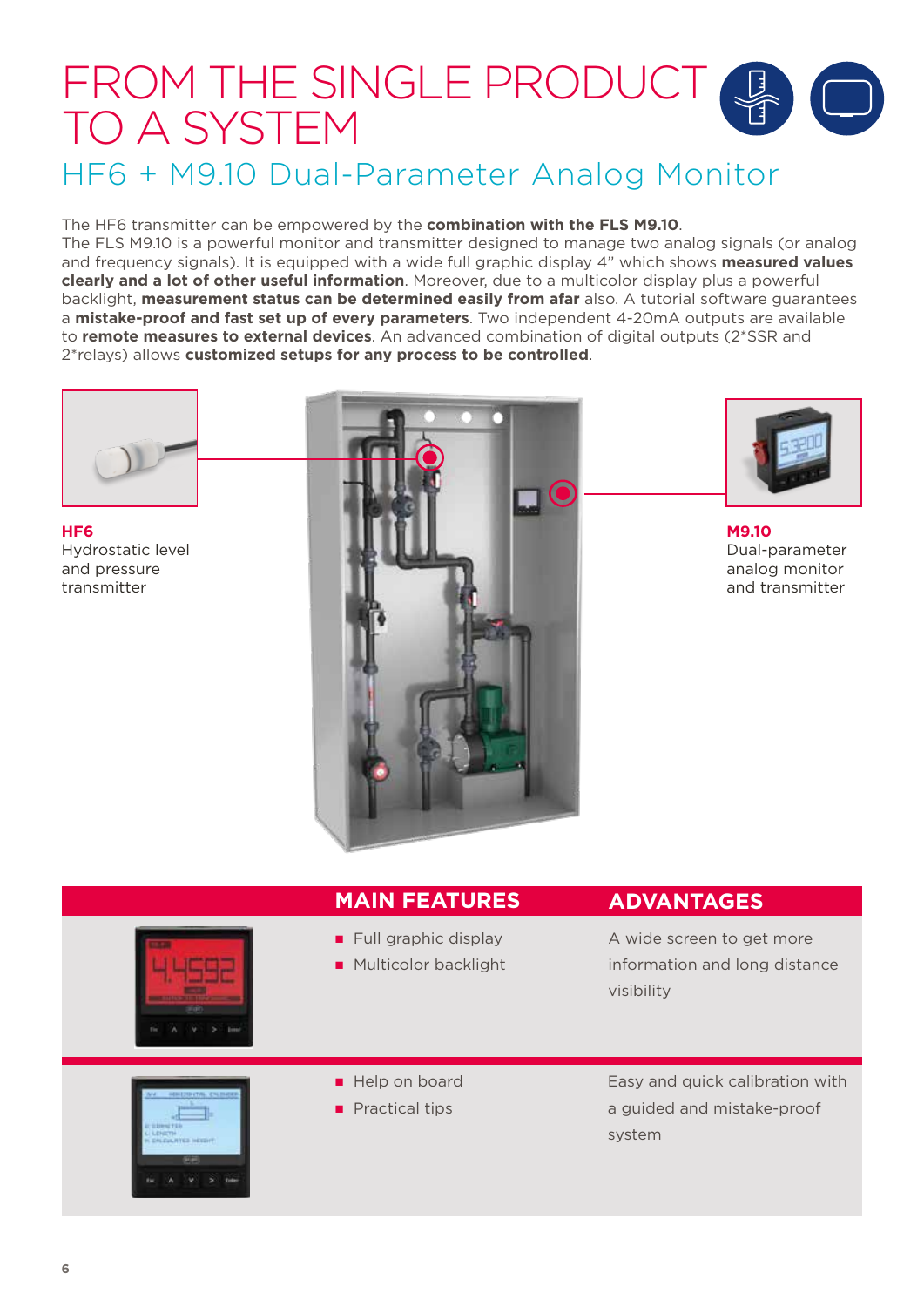## FROM THE SYSTEM TO A SOLUTION HF6 + M9.10 + Special Software



To enhance the system of HF6 and M9.10 FIP has coinceived a **new special software with advanced and specific functions** for level and pressure measurements. This software can be **downloaded freely** and **installed easily** by the USB port of the monitor.



### FOR LEVEL/VOLUME

- **Possibility of computing the level measurement** based on the hydrostatic pressure.
- **Examplified data reading thanks to several units** of measurement.
- **Nolume determination** through the level measurement considering the vessel geometry.
- n Intuitive application to level/volume monitoring in open basins and tanks, and to the more complex control in sealed volumes, typical of closed and pressurized containers and tanks. In this second case, the system is able to manage also the double measuring as Differential Pressure.
- **n** Innovative Autocalibration Function to determine the liquids density accurately and easily based on simple practical tests.

### FOR PRESSURE

- **Possibility to manage two pressure** measurements either independently or as differential pressure, very suitable for monitoring the dirt level in filters.
- Data easy to read and compare thanks to the several units of measurement.
- 1 or 2 points calibration in order to get maximum flexibility and suitability for every applications.



#### **MAIN FEATURES**

- Volume determination
- considering vessel geometry
- **n** Innovative autocalibration function
- **ADVANTAGES**
- Advanced functions for level measurement



- Differential pressure management
- 1 o 2 point calibration

Cost-effective solution to manage two pressure measurements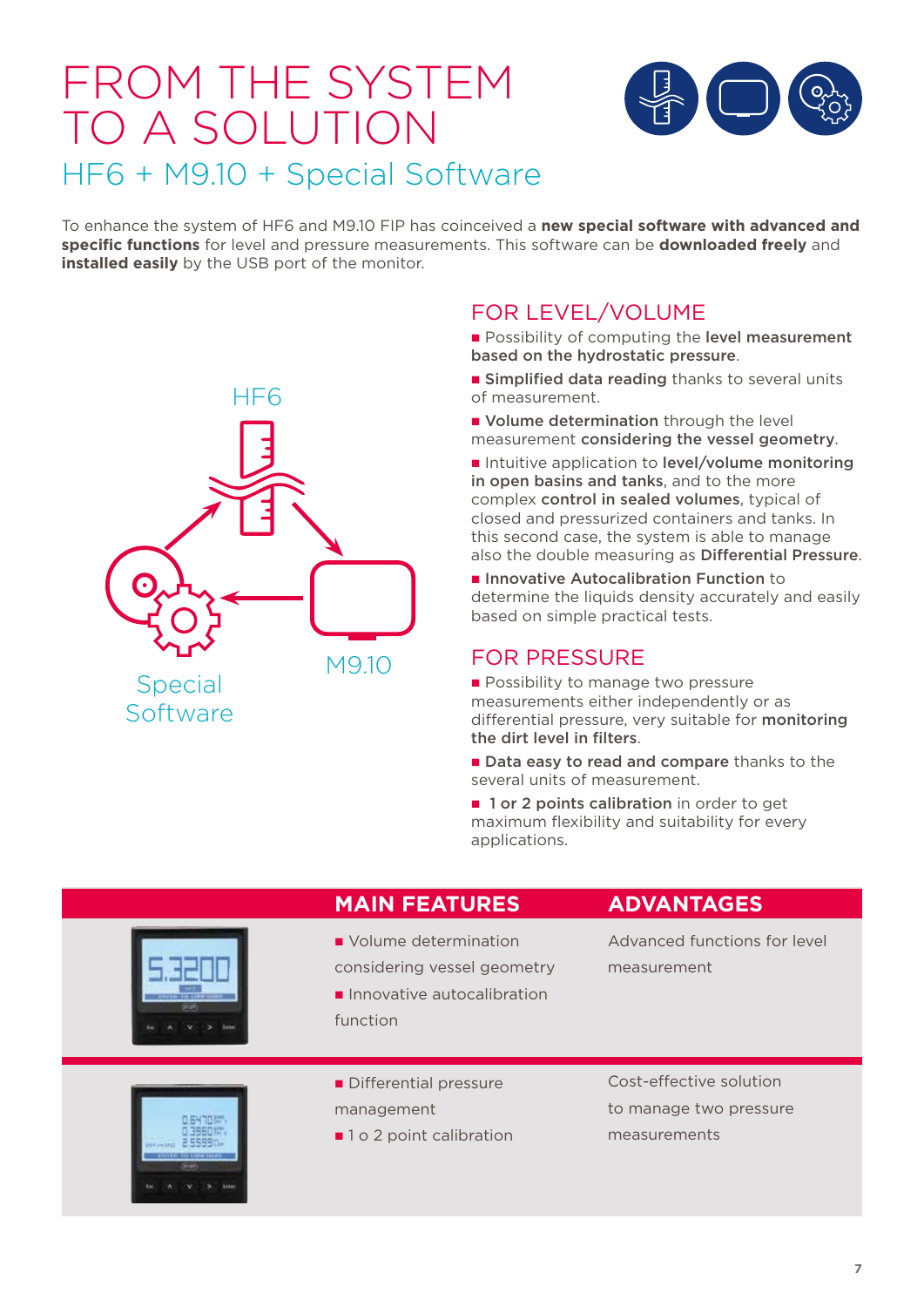# MEETING DIFFERENT APPLICATIONS



#### **HIGH-LEVEL TANK**

High tanks help the water supply network to get a proper water head. HF6 sensor with **higher operating ranges** (up to 40 bar) can meet the **pressure requirements of the pump for refilling tank** with drinking water.



#### **BASIN**

Artificial as well as natural reservoirs secure a continuous water supply during dry seasons. Hydrostatic pressure transmitter is a smart solution to monitor level. **Protection cap offers an extra barrier against possible collisions with solids,** like pebbles and stones.



#### **DEEP BOREWELL**

Hydrostatic level sensor provides a reliable **depth monitoring in the deep reservoir** offering important info about water asset. Since this application typically requires a long cable, the **extension (up to 700 m) of the standard cable (8 m)** can meet the needs of the installation sites.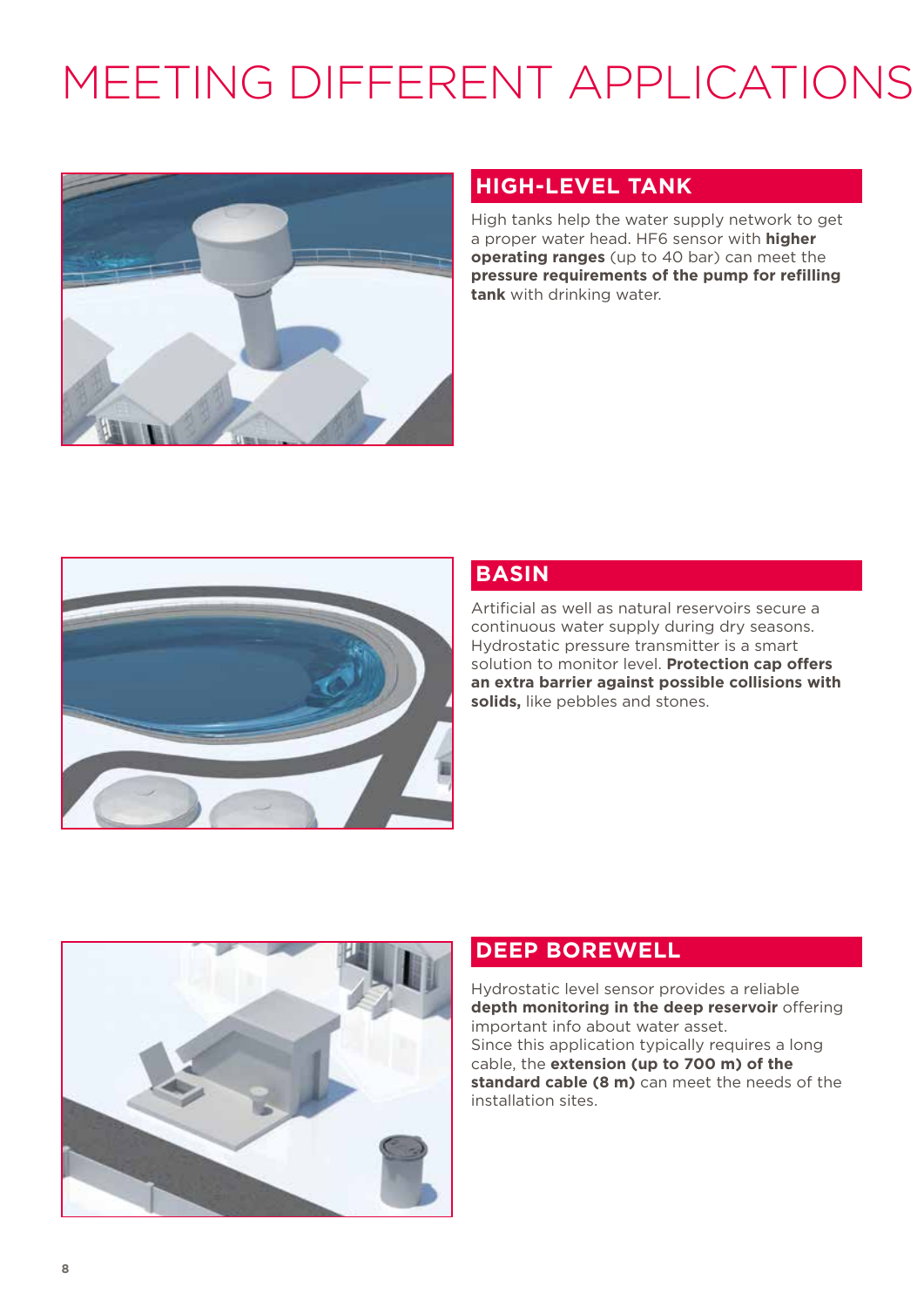# NEEDS



### **WATER WORKS**

Water for human consuming must be filtered and treated usually by at least a chlorination. The water treatment process includes many tanks which can be divided in buffer tanks (pre/post treatment) and storage tanks. The tanks level monitoring can be performed by a convenient external installation. In this case the **bottom thread of the hydrostatic sensor HF6 allows a simple coupling with a shutting off valve which simplifies all the maintenance activities.**



#### **MONITORING WELL**

Level of ground water reservoirs is strategic for preventing hydrogeological instability due to an over exploitation of water. It is important to consume a proper volume giving time to get a natural replenishment. **The easy submersed installation of the compact HF6 is suitable for narrow and cramped spaces** offered usually by the wells.



### **AQUA PARK**

Aqua park includes a water treatment area where tanks of dosing solution are usually present and where the sand filtration is a technology generally applied for primary treatments. The **great accuracy and high sensitivity** of the HF6 sensor offers a smart solution to monitor level in small tanks and can be a **proper option to detect low pressure loss in sand filtration, information useful for managing the filter backwashing**.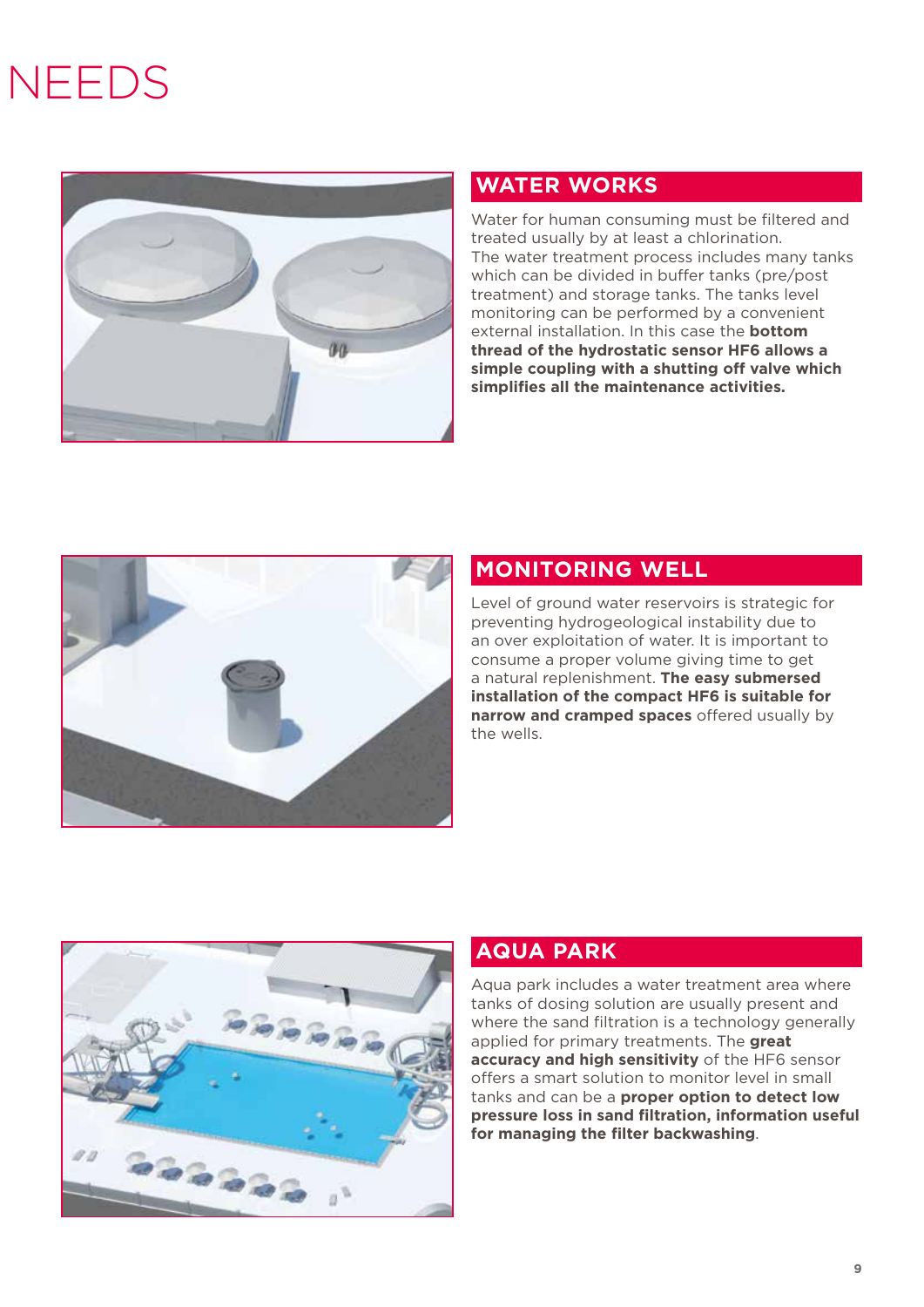# MEETING DIFFERENT APPLICATIONS



#### **LANDFILL SITE**

Aggressive liquids are collected in leachate pools. HF6 equipped with **optional FEP cable** is the **proper solution for monitoring level preventing any contamination of the ground due to the overfilling**.



#### **CIVIL WASTEWATER TREATMENT PLANT**

A plant for treating sewage includes settling tanks, digesters pools and aeration basins: facilities which need a constant level monitoring. **The semiflush diaphragm of HF6 provides a reliable monitoring definitely unaffected by foam and by the presence of solids.**



### **INDUSTRIAL WASTEWATER TREATMENT PLANT**

An industrial water treatment involves usually the same facilities of a municipal waste water treatment plus additional specific treatments according to industrial process and to related waste products. **Hydrostatic level probe can offer a dependable monitoring in pools and tanks to prevent overfilling or accidental emptying. HF6 allows to manage storage containers for dosing liquids thanks to the high linearity and stability of instrument response**.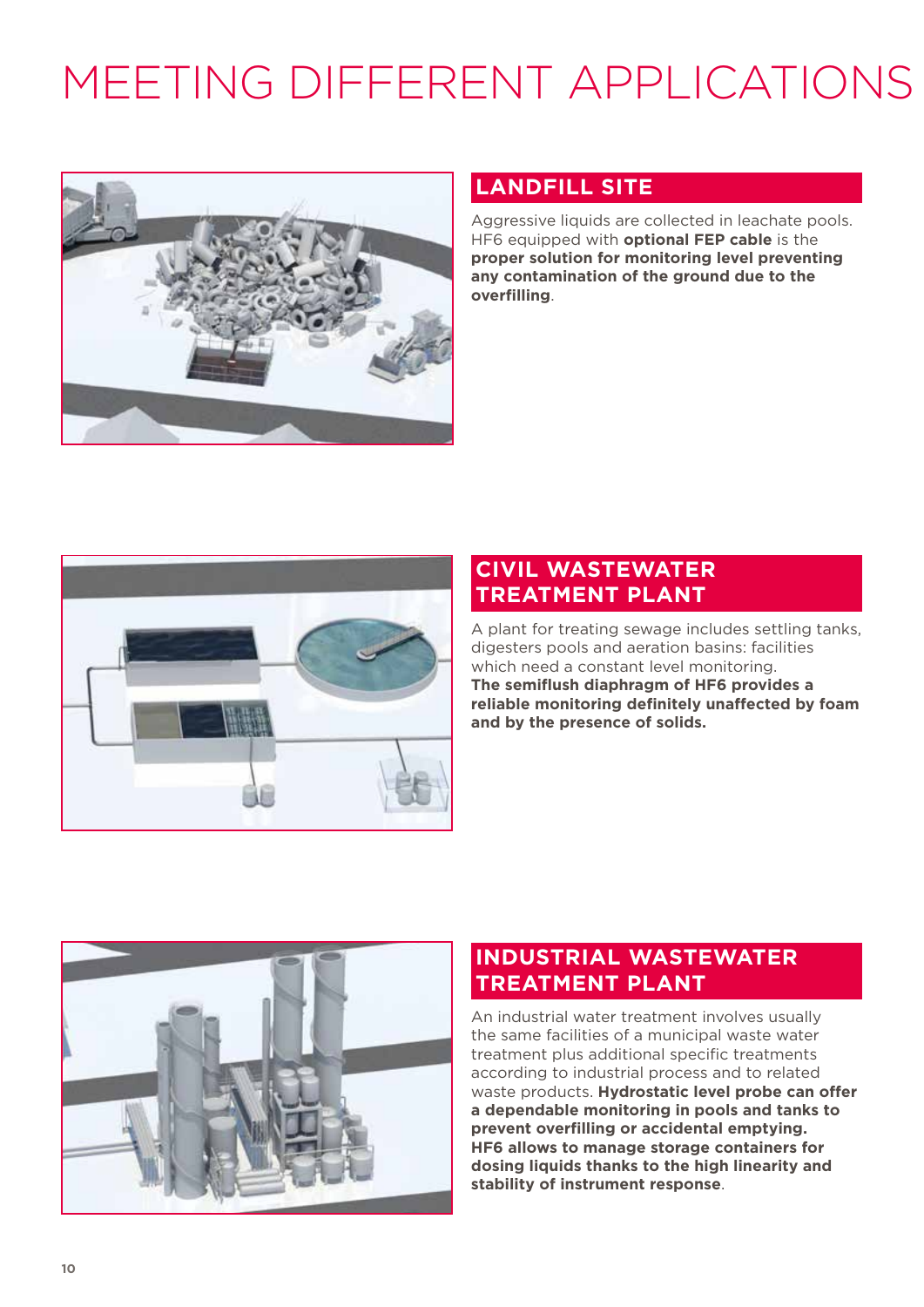# **NEEDS**



### **RAIN WATER POND**

During storms, the sewage system can be in overloading so, to prevent this condition, retention basin offers a temporary compensation slowing this process. **Upper thread of the sensor combined with a conduit offers a level monitoring by a submersed installation with protected cable, granting a long operating time under adverse weather conditions**.



### **LIFT STATION**

Civil wastewater flows in the sewage network by gravity. Wastewater is received in basins where the pumps lift water to higher tanks generating a proper hydraulic head. Hydrostatic measurement helps **to prevent an overloading of receiving basin and to protect the pump from running dry**, application where the **significant toughness of the ceramic diaphragm makes a difference**.



### **SEWERS**

Waste water load is usually monitored by hydrostatic sensor avoiding the overload in the sewage plant exploiting retention pools. HF6, installed in submersion, thanks to **the standard PUR cable, operates efficiently also under mechanical stress due to the typical fluid stirring.**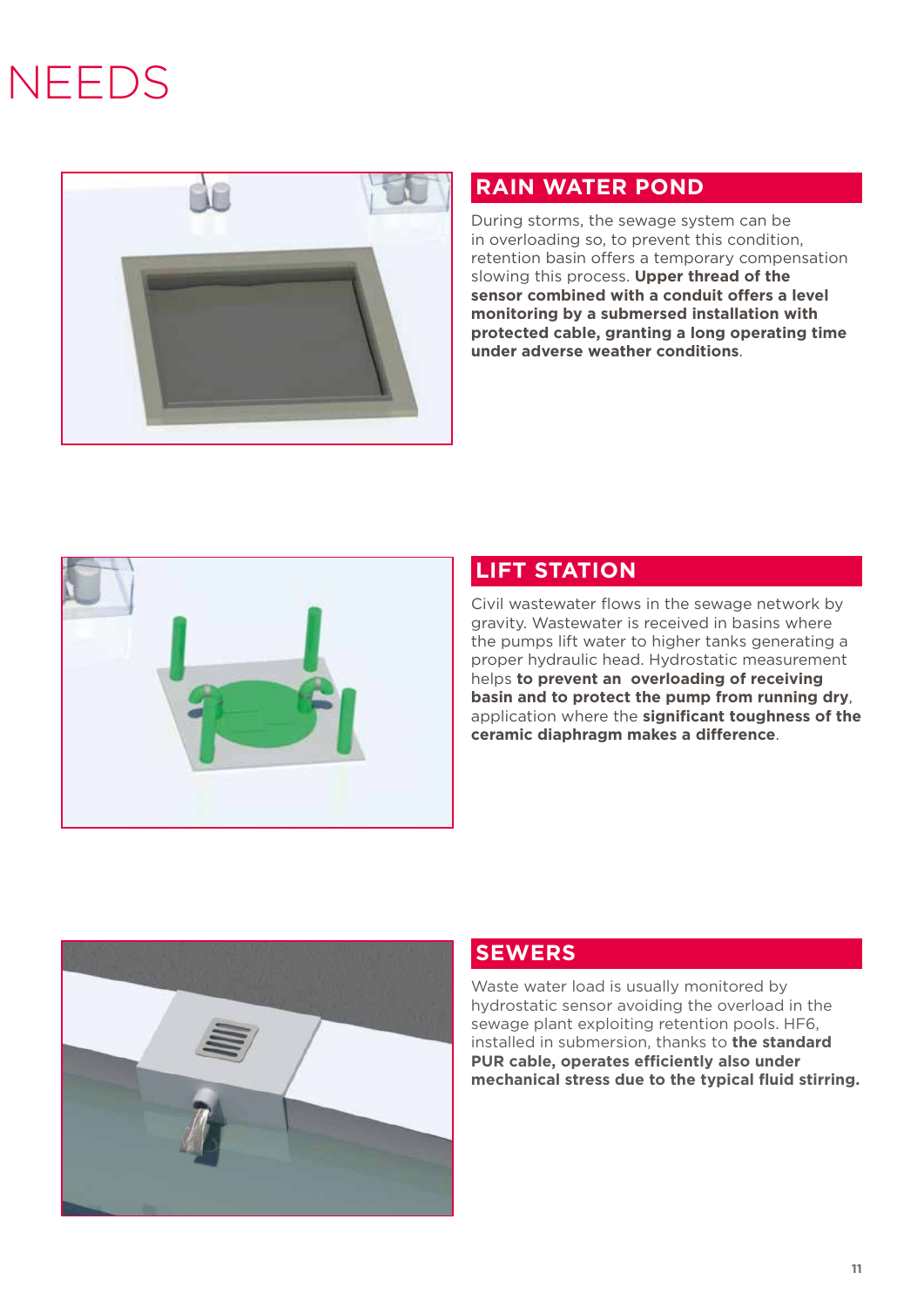## ALIAXIS WORLDWIDE



#### **THE ALIAXIS GROUP**

We are a global leader in the manufacturing and distribution of fluid handling solutions. Our extensive plastic pipes and fittings offering finds its way into buildings, infrastructure and industrial applications all over the world. With a global workforce of more than 16,000 employees, our flexibility means we provide both standard and tailored solutions that match the needs of our customers and end-users perfectly.

Our Group is active through more than 100 manufacturing and commercial companies, operating in over 45 countries. Aliaxis is privately owned, and our global headquarters is in Brussels, Belgium.

#### **CUSTOMER-FOCUSED INNOVATION**

Innovation is key for Aliaxis. In our highly competitive sector, innovation is one of the most powerful differentiators. We invest in market-leading R&D and dedicate people to develop what our customers need products and solutions to get projects up and running, quickly, easily, reliably and more profitably. And by sharing practices and learning from colleagues and customers around the world, we innovate at speed.

#### **HEALTH AND SAFETY ABOVE ALL**

The health, safety and well being of our employees are our top priority. We aim to raise our overall safety performance, with a goal of zero accidents worldwide. Our global safety community, consisting of HSE managers from our different divisions, is dedicated to streamlining the structural exchange and the transfer of best practices.

#### **COMMITTED TO THE ENVIRONMENT**

Lifecycle analyses have shown that plastic pipe systems are not only more environmentally-friendly but also healthier alternatives to pipes made from other materials. But we don't rest on our laurels. Environmental protection is taken into account for each of our business processes. Our environmental programme defines specific KPIs for monitoring CO<sub>2</sub> emissions, non-recycled waste and water consumption. It also includes initiatives aimed at sharing best practices and training, as well as raising environmental awareness among our employees.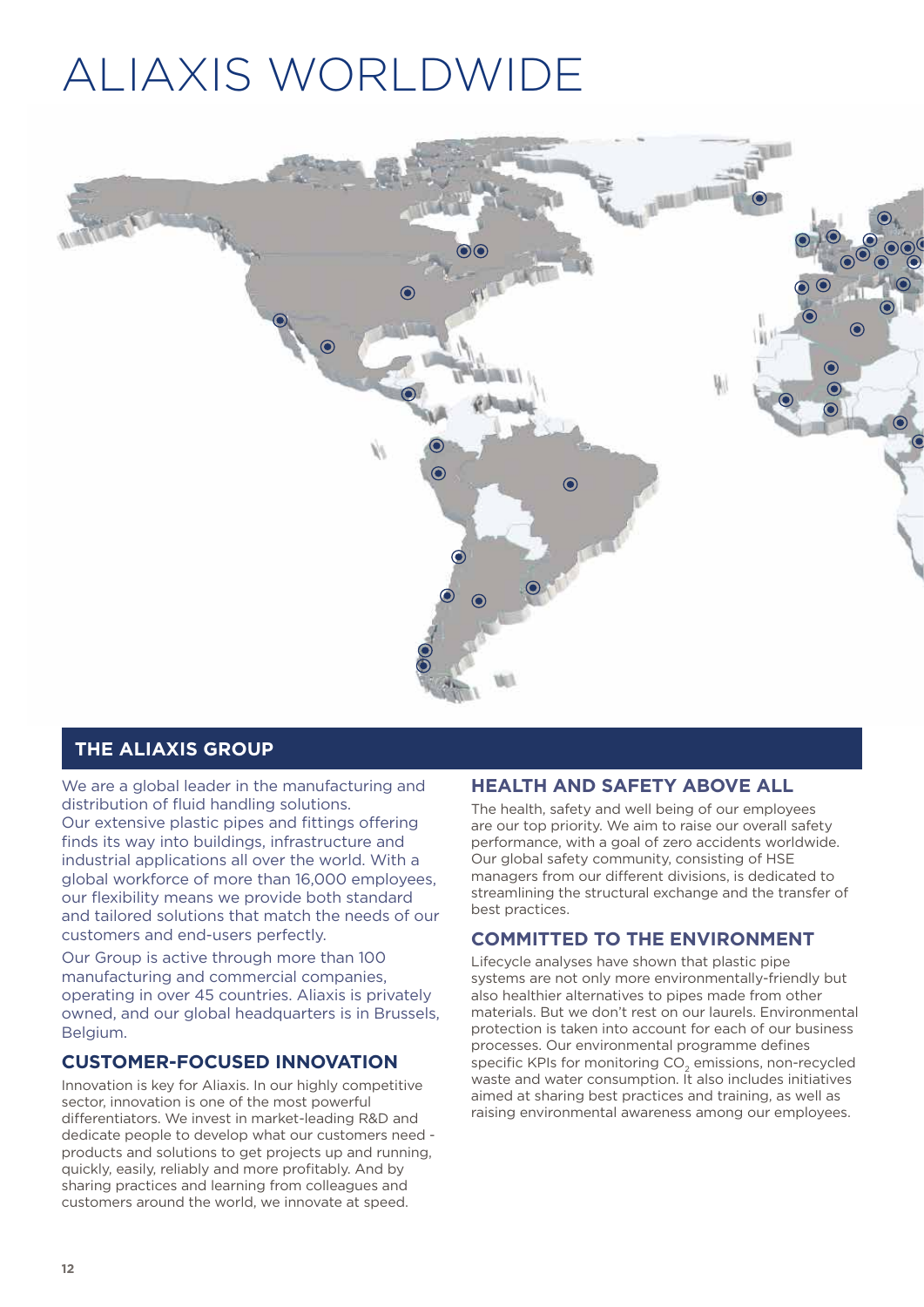

#### **THE ALIAXIS DISTRIBUTION NETWORK**

- **E AKATHERM** Netherlands
- **n DURAPIPE** United Kingdom
- **E AKATHERM-FIP** Germany
- $\blacksquare$  **ALIAXIS UI** France
- **E ALIAXIS UI Spain**
- **NICOLL** Greece
- n **ALIAXIS UI** Russia
- **E ALIAXIS UI Poland**
- $\blacksquare$  **ALIAXIS UI Hungary & CEE**
- n **ALIAXIS UI** Bulgaria
- **n ALIAXIS UI** Serbia
- n **ALIAXIS UI** Romania
- **n GLYNWED UAB** Baltics
- **E ALIAXIS** Singapore & SEA
- **E ALIAXIS Fluid Systems China**
- n **VINIDEX** Australia
- **RX PLASTICS New Zealand**
- n **IPEX** Canada
- n **IPEX**  USA
- $H$  **HARRINGTON INDUSTRIAL PLASTICS USA**
- **E HARRINGTON INDUSTRIAL PLASTICS Mexico**
- **DURMAN** Mexico
- n **NICOLL** Peru
- **NICOLL** Brazil
- **N VINILIT** Chile
- n **DURMAN**  Colombia
- **n DURMAN** Costa Rica
- **NICOLL** Uruguay
- $MARLEY South Africa$